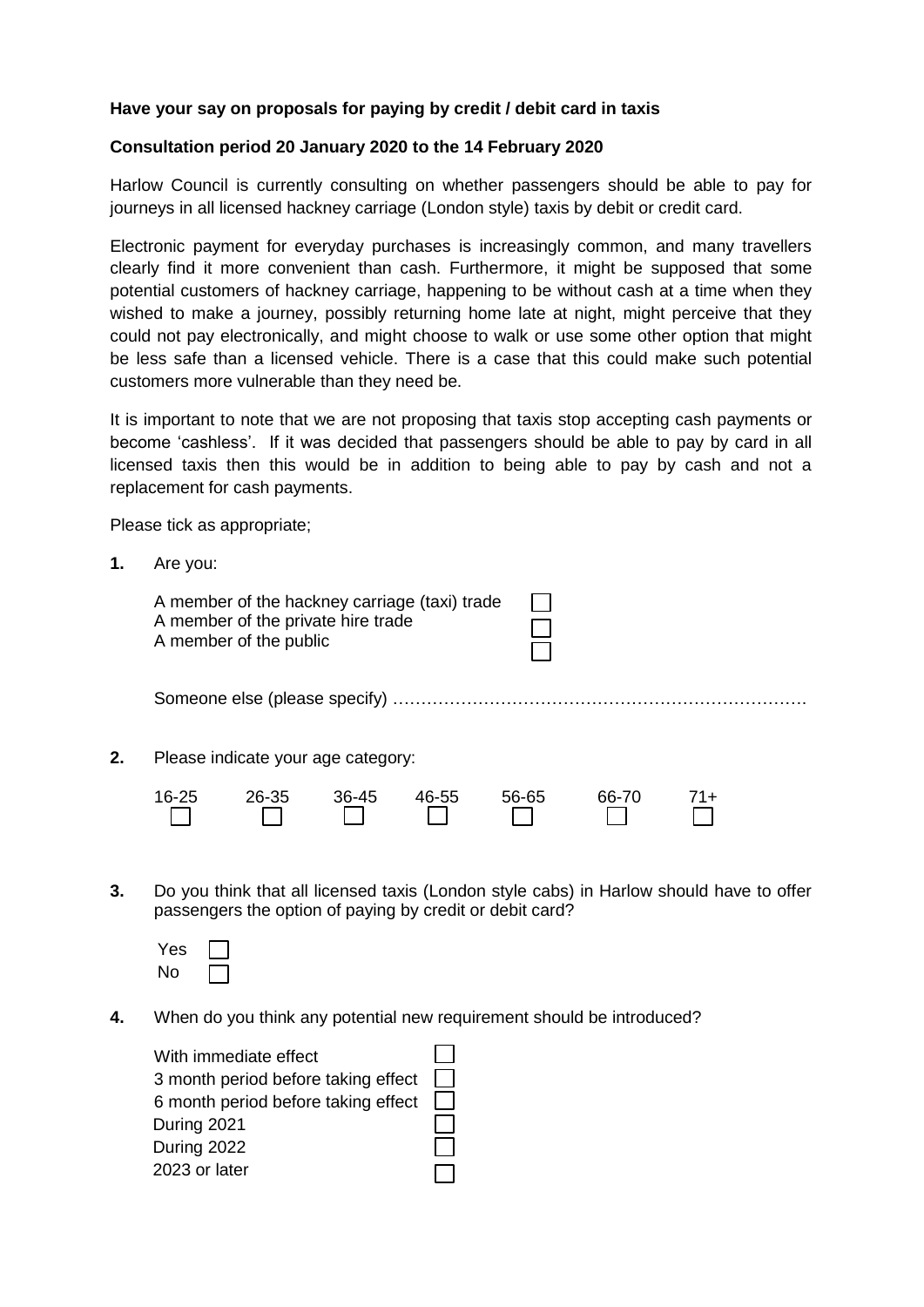*Please note: it takes 12 months to fully implement a new condition due to licences renewing throughout the calendar year.*

**5.** Should all taxis accept contactless payments in addition to chip and pin?

| Yes        |  |
|------------|--|
| No.        |  |
| No opinion |  |

**6.** Should other methods, in addition to Chip and PIN and contactless, of accepting card payments be available in taxis?

| Yes        |  |
|------------|--|
| No         |  |
| No opinion |  |

**6a.** If yes, please specify: …………………………………………………………………

**7.** Should the card payment devices in taxis be fixed in one position in the vehicle?

| Yes        |  |
|------------|--|
| N٥         |  |
| No opinion |  |

**7a.** If you answered yes to question 7, please specify using the options below:

| Passenger compartment |  |
|-----------------------|--|
| Driver compartment    |  |
| Either compartment    |  |
| No opinion            |  |

**8.** Should other cards, in addition to MasterCard and Visa, be accepted?

| Yes        |  |
|------------|--|
| N٥         |  |
| No opinion |  |

- **8a.** If yes, please specify examples: ……………………………………………………………
- **9.** Do you think signs should be displayed on the vehicle that identify that card payments are accepted?

| Yes        |  |
|------------|--|
| N٥         |  |
| No opinion |  |

**10.** Do you think that electronic printed receipts should be provided?

| Yes        |  |
|------------|--|
| Nο         |  |
| No opinion |  |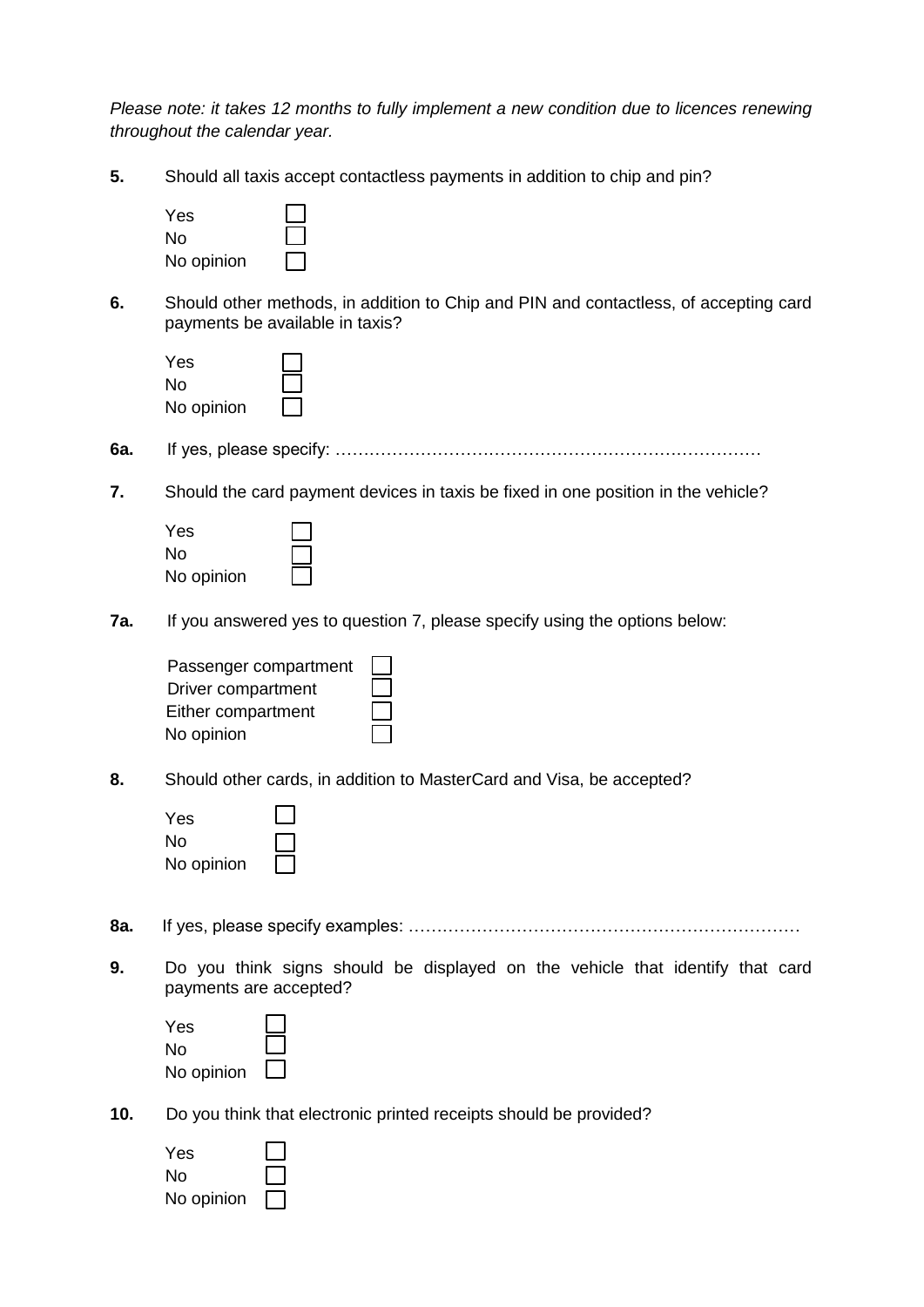**11.** Should other methods of providing a receipt be made available? Such as e-mail receipts or hand written receipts?

| Yes        |  |
|------------|--|
| N٥         |  |
| No opinion |  |

**12.** Do you think there should be any exemptions from any potential card payment mandate?

| Yes        |  |
|------------|--|
| N٥         |  |
| No opinion |  |

- **12a.** If yes, please specify: ………………………………………………………………………..
- **13.** Please indicate how often you use taxis (London style hackney carriages)

| More than once a day    |  |
|-------------------------|--|
| Daily                   |  |
| Weekly                  |  |
| Monthly                 |  |
| Less often than monthly |  |

**14.** If you are a licensed driver then it would be useful to know what equipment you currently use? (please specify make and model)

…………………………………………………………………………………………………..

**15.** Please use the box below to make any relevant comments regarding the proposal.

Personal details (these will not be published)

Name

**Address** 

Email

Telephone